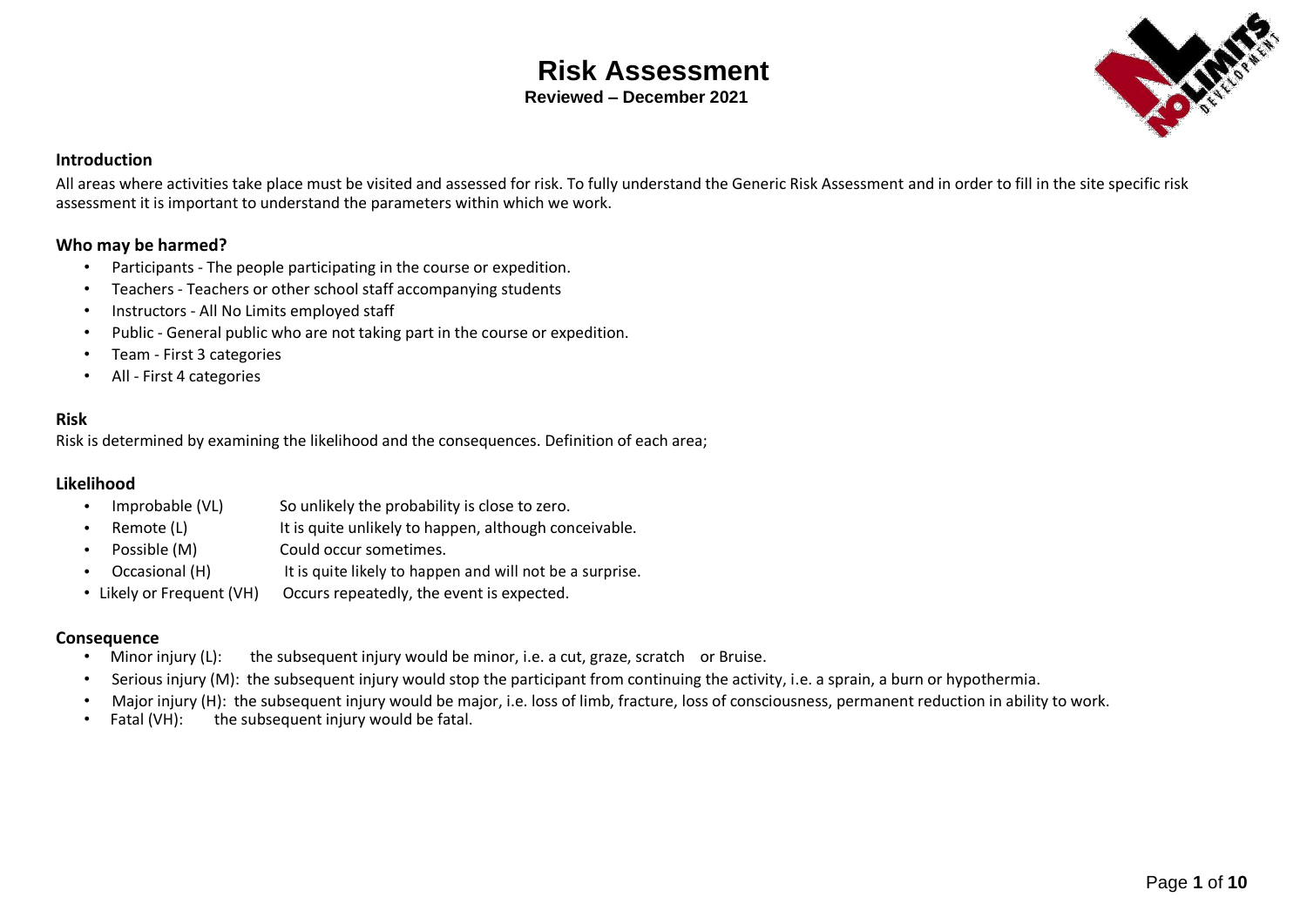**Reviewed – December 2021**



General – relevant to all activities for the duration of the programme

|                  | <b>Who</b> |            | <b>Risk</b>        |                                                                                                                                         |
|------------------|------------|------------|--------------------|-----------------------------------------------------------------------------------------------------------------------------------------|
| <b>Hazard</b>    | may be     | Likelihood | <b>Consequence</b> | <b>Control measure</b>                                                                                                                  |
|                  | harmed     |            |                    |                                                                                                                                         |
| General          |            |            |                    |                                                                                                                                         |
| General          | All        | M          | H                  | • Area used to be appropriate and safe for the participants and activity                                                                |
|                  |            |            |                    | • A full brief on the event to be given to participants prior to start of activity                                                      |
| Collapsing dry   | Team       | VL         | M                  | • Participants briefed about the dangers of leaning and climbing on dry stone walls.                                                    |
| stone walls      |            |            |                    | • Ensure that a dry stone wall is safe before the group conduct any activity near it or shelter behind it.                              |
| Deadfall         | All        | L          | VH                 | • All tents and other structures placed to reduce risk                                                                                  |
|                  |            |            |                    | • Course Directors and Lead Instructors to familiarise themselves with the site & carry out dynamic Risk Assessment                     |
|                  |            |            |                    | • instructors to receive a brief on any potential risk areas                                                                            |
|                  |            |            |                    | • Check/inspect woodland and forests where activities are taking place for dangers of falling branches, especially in high winds or     |
|                  |            |            |                    | after heavy snow which might weaken branches                                                                                            |
|                  |            |            |                    | • Participants to be aware of the danger of falling branches, to be watchful of any falling branches and to warn the group if they spot |
|                  |            |            |                    | any danger                                                                                                                              |
| Farm             | All        | L          | H                  | • Participants briefed on risk of farm machinery                                                                                        |
| machinery        |            |            |                    | • Participants briefed to keep away from farm machinery                                                                                 |
| Lifting injuries | Team       | M          | M                  | • Brief participants on proper lifting techniques at specific tasks where injuries could occur                                          |
|                  |            |            |                    | • Supervising Staff and instructors to monitor lifting techniques being used                                                            |
| Slips & trips    | Team       | M          | M                  | • Participants to be briefed on risks of slips or falls & identify hazards such as pegs, stakes & tape marking the activity.            |
|                  |            |            |                    | • Appropriate footwear is worn                                                                                                          |
|                  |            |            |                    | • Staff to spot or support participants where required                                                                                  |
|                  |            |            |                    | • Ensure that the landing area is clear of any debris                                                                                   |
|                  |            |            |                    | • Check and clear activity area prior to setting up ensuring it is free of stones, branches other trip hazards.                         |
| <b>Equipment</b> |            |            |                    |                                                                                                                                         |
| Faulty           | Team       | VL         | VH                 | • Safety related equipment checked in accordance with best practice before use.                                                         |
|                  |            |            |                    | • Faulty or unserviceable equipment must not be used, must be labelled with an explanation of the fault, isolated, and reported at      |
|                  |            |            |                    | the nearest convenient time.                                                                                                            |
| <b>Misuse</b>    | Team       | VL         | M                  | • Staff are qualified and trained to use the relevant equipment for the activity they are running.                                      |
|                  |            |            |                    | • Participants are made aware of the correct use & their responsibilities when using safety equipment.                                  |
| Improper use     | Team       | M          | H                  | Equipment must only be used for its correct purposes                                                                                    |
| of equipment     |            |            |                    | Equipment to be checked by an appropriately experienced person prior to use                                                             |
|                  |            |            |                    | Equipment to be checked & cleaned after use, with regular maintenance checks                                                            |
|                  |            |            |                    | • Participants briefed not to use equipment unless they are supervised                                                                  |
|                  |            |            |                    | • Equipment to be free of sharp edges or corners.                                                                                       |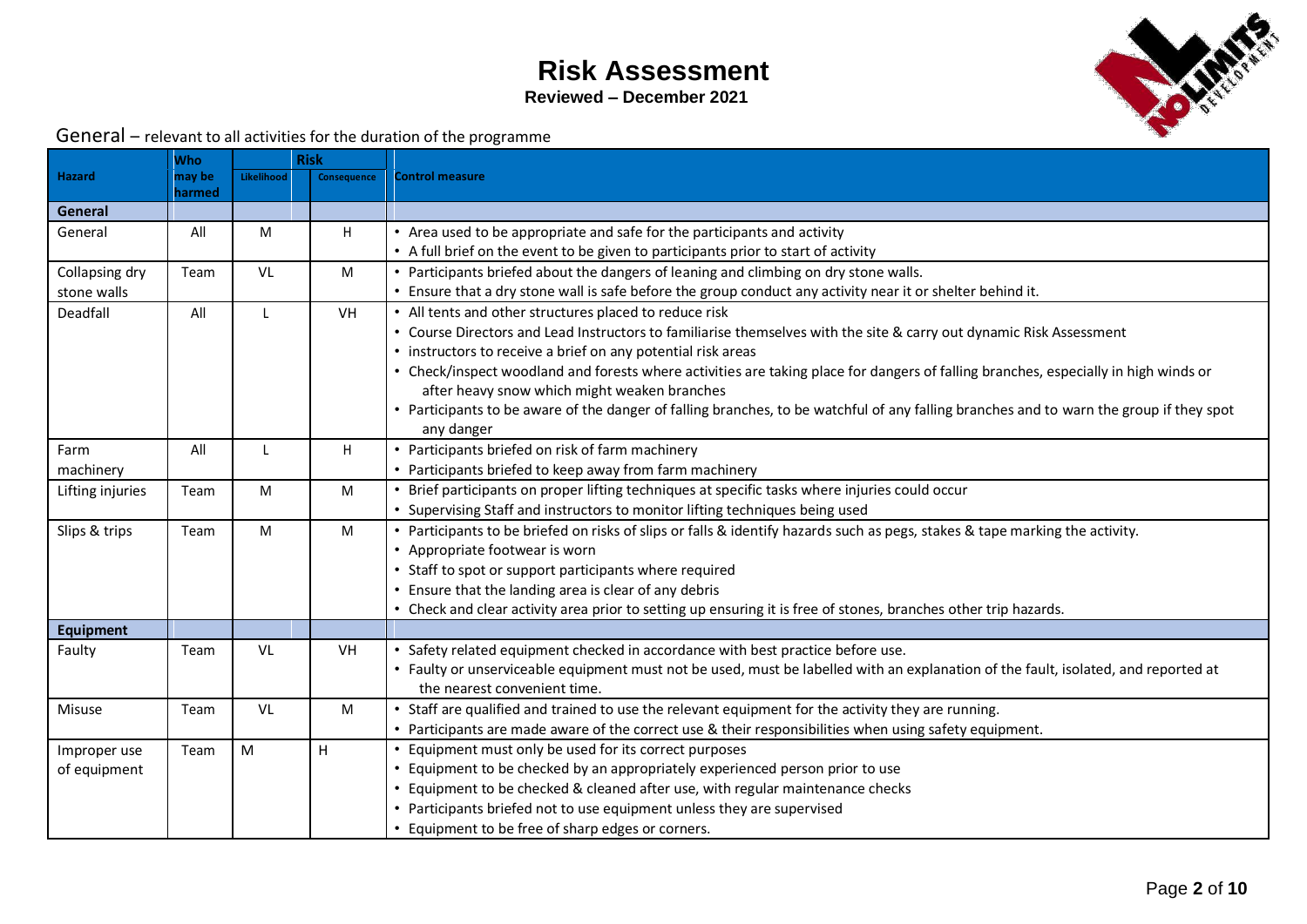**Reviewed – December 2021**



| <b>Other</b>                                              |      |              |              |                                                                                                                                                                                                                                                                                                                                                                                                                                                                                                                                                                                                                                                                                                                                                                                                                                                                                                                                                                                                                                                    |
|-----------------------------------------------------------|------|--------------|--------------|----------------------------------------------------------------------------------------------------------------------------------------------------------------------------------------------------------------------------------------------------------------------------------------------------------------------------------------------------------------------------------------------------------------------------------------------------------------------------------------------------------------------------------------------------------------------------------------------------------------------------------------------------------------------------------------------------------------------------------------------------------------------------------------------------------------------------------------------------------------------------------------------------------------------------------------------------------------------------------------------------------------------------------------------------|
| Domestic and<br>wild animals                              | Team | M            | M            | • Groups and individuals to avoid petting or aggravating any cattle, domestic or wild animals that they might come across.                                                                                                                                                                                                                                                                                                                                                                                                                                                                                                                                                                                                                                                                                                                                                                                                                                                                                                                         |
| Health and<br>Hygiene                                     | Team | $\mathsf{L}$ | M            | • Consideration should be given on maintaining hygiene and hand washing when eating packed lunches in the mountains.                                                                                                                                                                                                                                                                                                                                                                                                                                                                                                                                                                                                                                                                                                                                                                                                                                                                                                                               |
| Theft                                                     | Team | VL           | $\mathbf{I}$ | • Participants briefed appropriately and that valuables must be looked after                                                                                                                                                                                                                                                                                                                                                                                                                                                                                                                                                                                                                                                                                                                                                                                                                                                                                                                                                                       |
| Swimming<br>(defined as in<br>water above<br>waist depth) | Team | M            | VH           | • Where swimming takes place as a stand alone activity, site and person specific risk assessment should be carried out with the<br>operations team<br>• Where it takes place as part of an activity it will be managed in line with the activity specific risk assessment                                                                                                                                                                                                                                                                                                                                                                                                                                                                                                                                                                                                                                                                                                                                                                          |
| Behavioural<br>problems                                   | All  | M            | M            | • If there are any behavioural issues, that may jeopardise the safety of the activity in progress, then staff will stop the activity until the<br>situation is under control.                                                                                                                                                                                                                                                                                                                                                                                                                                                                                                                                                                                                                                                                                                                                                                                                                                                                      |
| Drugs & alcohol                                           | All  |              | H            | . Illegal drugs not permitted and will immediately refer to the schools representative to discuss the next course of action.<br>• On certain courses and whilst remaining within the parameters of the law participants may be permitted limited alcohol intake -<br>having first consulted with the school representative.                                                                                                                                                                                                                                                                                                                                                                                                                                                                                                                                                                                                                                                                                                                        |
| <b>Ticks</b>                                              | All  | M            | H            | • Participants to be fully briefed on Ticks including to keep to open paths and keep your skin covered (wear long trousers and long<br>sleeved shirts) whilst passing through areas of rough vegetation. Tuck trousers into socks if necessary. Light coloured clothes will<br>help them spot ticks and brush them off.<br>• Regular check of clothing and exposed skin for ticks. At end of the day completely check body for ticks.<br>• When undertaking environmental work in shrubby growth participants briefed to wear gloves to prevent ticks from climbing under<br>sleeves.<br>• Ticks to be immediately removed using tick tweezers<br>• School informed to monitor post-course.                                                                                                                                                                                                                                                                                                                                                        |
| Insects                                                   | All  | M            | H            | • Avoid setting up activities near to insect nests<br>• Epi-pens kept close for those with allergies and staff trained on how to use them.                                                                                                                                                                                                                                                                                                                                                                                                                                                                                                                                                                                                                                                                                                                                                                                                                                                                                                         |
| Snakes - Adders                                           | All  |              | H            | When in at risk areas- Participants to be fully briefed as follows:<br>• Never attempt to pick up adders or other snakes, even if they think they are dead.<br>• Take care to look at ground when kneeling or placing hands on ground.<br>. Wear stout boots, and long trousers when in long grass, heath land, over grown or moorland areas.<br>• Make a noise (vibrations in the surroundings by beating things or branch on the ground three to five paces ahead.<br>• Take extra care when lifting refuse or other debris.<br>• If they see a snake they should stand completely still. It will instinctively prefer to go away.<br>. Not to put their hands down into holes, dark cavities or cracks in rocks, even if something falls down it. To reclaim anything, you can<br>attempt to fish it out with a stick, standing well away from the hole.<br>• Tell the instructor, or other responsible adult immediately if anyone is bitten.<br>• If someone is bitten not to try to kill the snake, or attempt to bag it to show the Doctor. |
| Weather                                                   |      |              |              |                                                                                                                                                                                                                                                                                                                                                                                                                                                                                                                                                                                                                                                                                                                                                                                                                                                                                                                                                                                                                                                    |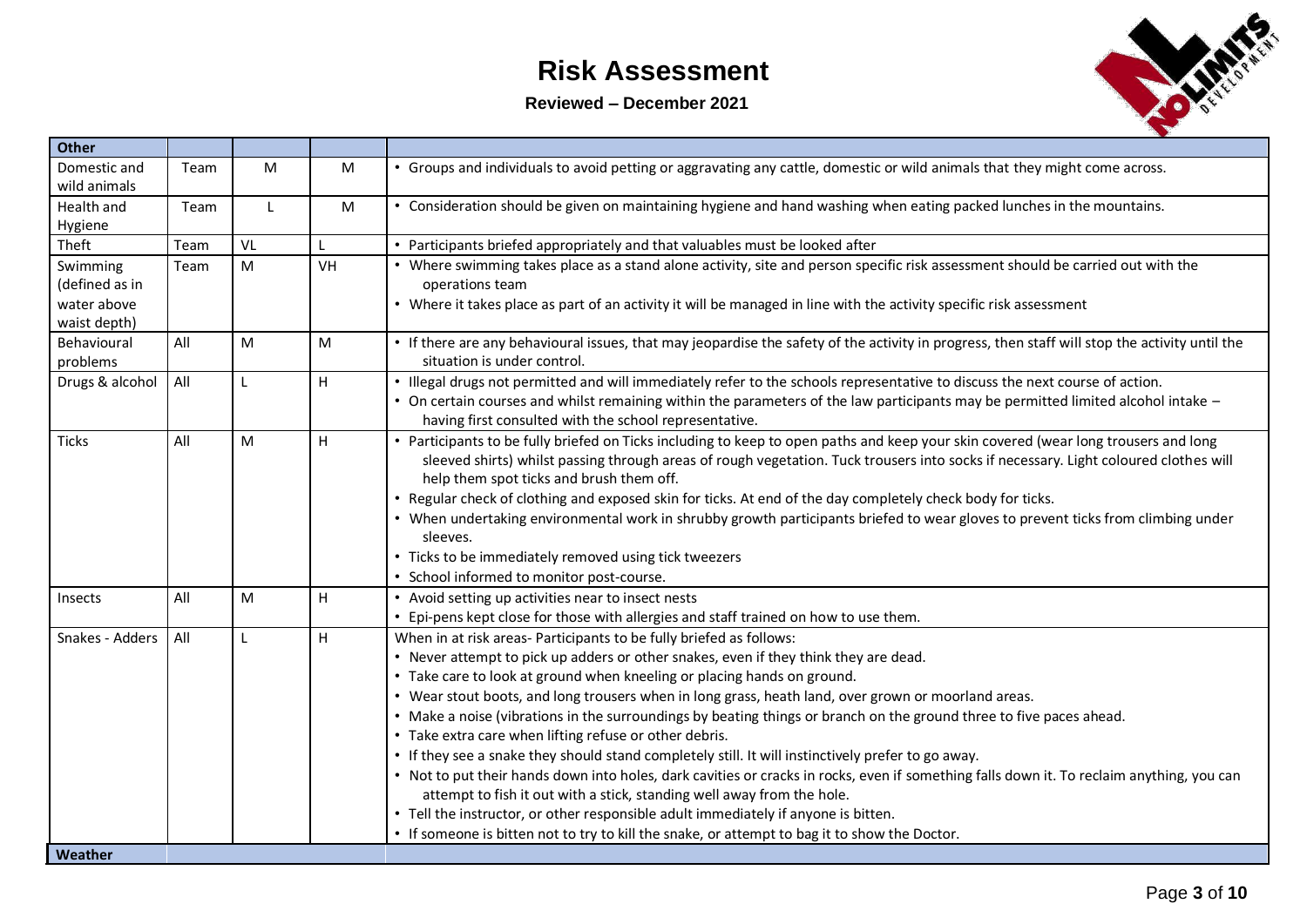### **Reviewed – December 2021**



| General      | All | n/a | n/a | • Weather reports assessed, interpreted & monitored prior to & for duration of expedition.                                          |
|--------------|-----|-----|-----|-------------------------------------------------------------------------------------------------------------------------------------|
|              |     |     |     | • Course directors to share relevant information regarding weather forecast in their pre course briefing                            |
|              |     |     |     | Continuous weather assessments are made throughout the activity cancelling or amending as appropriate                               |
|              |     |     |     | • Emergency equipment, shelter equipment & spare clothing carried with each group.                                                  |
|              |     |     |     | • Participants to be appropriately dressed for conditions.                                                                          |
|              |     |     |     | • Suitable adverse weather plans in place - i.e. sheltered routes, shorter routes etc.                                              |
| Cold and wet | All | H   | M   | • Participants made aware of how cold and wet conditions affect the body.                                                           |
| conditions   |     |     |     | • All participants & staff have adequate warm and waterproof clothing for the activity.                                             |
|              |     |     |     | • Participants & staff to have access to hot drinks and are carrying adequate food.                                                 |
|              |     |     |     | Clothing and equipment is suitably carried in waterproof containers/bags.                                                           |
|              |     |     |     | • Teams to have been briefed on recognising the symptoms of hypothermia, immediate first aid to apply and the emergency             |
|              |     |     |     | procedure.                                                                                                                          |
| Heat Injury  | All |     | H   | • Participants briefed on importance of hydration & dangers of overheating.                                                         |
|              |     |     |     | • Ensure adequate drinking water is available, and each participant has enough prior to departing on any activity.                  |
|              |     |     |     | • Ensure that a reasonable pace is set in relation to the condition of the group, and the weather                                   |
|              |     |     |     | • Take breaks whenever necessary, especially during the hottest part of the day.                                                    |
|              |     |     |     | • Increased water breaks for periods of hot weather                                                                                 |
|              |     |     |     | • Opportunities made for groups to refill bottles.                                                                                  |
|              |     |     |     | • Use shaded areas available during hot weather                                                                                     |
| Sunburn      | All |     | H   | • All participants briefed of the dangers of sunburn.                                                                               |
|              |     |     |     | • Ensure all participants are protected from the dangers of the sun either by covering up with clothing or by the use of sunscreen. |
| Exhaustion   | All | M   | L   | • Instructors to monitor students for signs of over-exertion                                                                        |
|              |     |     |     | • Instructors to monitor food & water in-take and regular snack breaks scheduled to keep energy levels up.                          |
| Lightning    | All | VL  | VH. | • Teams are not to be taken out in a lightning storm.                                                                               |
|              |     |     |     | • Teams are to get into safe areas during a lightning storm and avoid equipment which may act as conductors such as walking and     |
|              |     |     |     | tent poles.                                                                                                                         |
|              |     |     |     | • Instructors to postpone the activity in the event of lightning, and retreat to a safe place using appropriate escape routes       |

### Camping - DofE & Expeditions, Bushcraft & Activities and Onsite

| <b>Hazard</b> | $\mathsf{w}$ homay be | lisk        | <b>Control measure</b>                                                                                               |
|---------------|-----------------------|-------------|----------------------------------------------------------------------------------------------------------------------|
|               | harmed                | Consequence |                                                                                                                      |
| Participants  |                       |             |                                                                                                                      |
| Fires         | All                   |             | . Venues with specific 'fire pits' must be closely supervised by staff and the individual campsite rules adhered to. |
|               |                       |             | • Campfires are extinguished by instructors or competent adult prior to departure.                                   |
|               |                       |             | • Participants are briefed never to smoke, cook or use a naked flame either in or close to tents                     |
|               |                       |             | • There must be a designated cooking area, and a separate fuel area away from the cooking and camping area.          |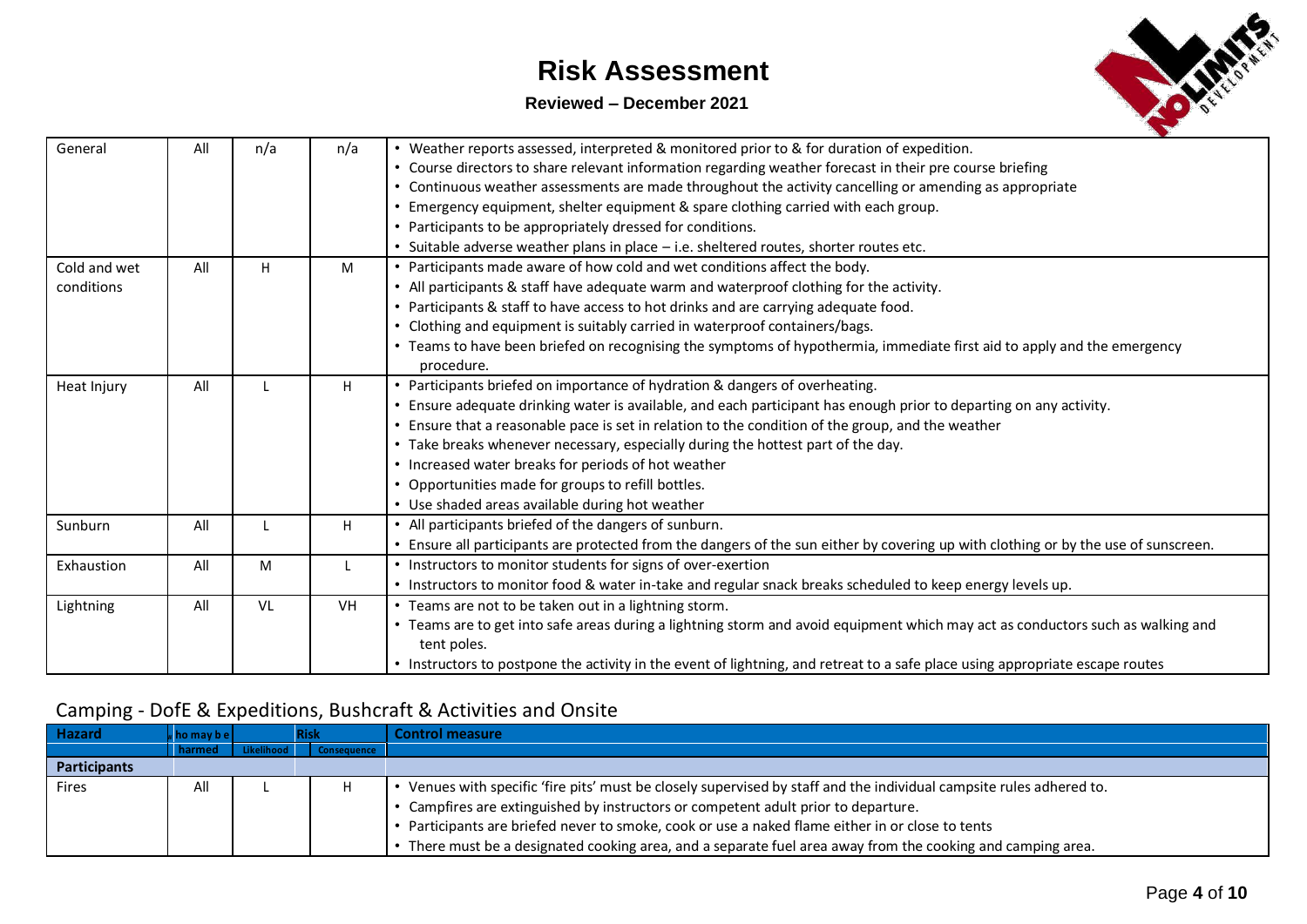#### **Reviewed – December 2021**



| Security         | Team |    | H | Participants briefed on the requirement for personal security around the camp site and point out specific dangers.   |
|------------------|------|----|---|----------------------------------------------------------------------------------------------------------------------|
|                  |      |    |   | • Participants and teacher briefed not to leave valuable items in tents or laying around unattended.                 |
|                  |      |    |   | • School and No Limits staff to monitor the situation and be alert at all times.                                     |
|                  |      |    |   | • School staff to camp within close proximity of students for Pastoral care (Not appropriate for D of E)             |
|                  |      |    |   | • Participants briefed on duty staff member to wake if needed during night                                           |
| Individuals      | Team | VL | M | Participants briefed on a lost procedure especially at night.<br>$\bullet$                                           |
| becoming lost    |      |    |   | • All participants must inform staff if wandering away from the immediate camp area.                                 |
|                  |      |    |   | • At night participants must inform a member of their tent group if they are going to the toilet.                    |
|                  |      |    |   | • Participants briefed on the local surroundings, pointing out significant landmarks, hazards & area they remain in. |
| Health &         | All  |    | M | Participants made aware of the camping facilities (toilets, showers and sinks etc).                                  |
| hygiene          |      |    |   | • Ensure that there is a high level of cleanliness when preparing food, cooking & eating.                            |
|                  |      |    |   | • Thorough cross-contamination procedures followed in the food preparation area                                      |
|                  |      |    |   | • Food stowed away appropriately                                                                                     |
|                  |      |    |   | • Adequate hand washing facilities are made available.                                                               |
| Food handling    | All  | M  | M | Hand washing before & after activity<br>$\bullet$                                                                    |
|                  |      |    |   | • Blue gloves should be made available for high risk food groups                                                     |
| Drinking water   | All  | VL | M | Ensure that there is a healthy supply of water, either a mains tap or from a water container.                        |
| Unaccompanie     | Team | M  | H | Groups to be checked into camp sites                                                                                 |
| d groups         |      |    |   | Participants observed to be fit and healthy                                                                          |
|                  |      |    |   | • Participants briefed on use of barns etc for cooking                                                               |
|                  |      |    |   | • Instructors to ensure group are competent in use of stoves                                                         |
|                  |      |    |   | • Participants reminded to stow all kit inside tent or under fly sheet                                               |
| <b>Equipment</b> |      |    |   |                                                                                                                      |
| Stoves           | Team | M  | H | Participants trained in correct use of camping stoves & cookers in accordance with manufacturers' instructions.      |
|                  |      |    |   | • Staff supervise cooking sessions (assisted by school staff where applicable).                                      |
|                  |      |    |   | • Fuel is to be stored well away from cooking area and any other source of naked flame.                              |
|                  |      |    |   | . Cooking is done in an area away from tented accommodation and there is to be no cooking inside tents.              |
|                  |      |    |   | • Staff monitor fire risk if cooking in barns or other farm buildings                                                |
|                  |      |    |   | • All gas appliances are to be turned off at the main valve after use                                                |
| Cooking BBQ      | Team | M  | H | Area designated for cooking<br>$\bullet$                                                                             |
|                  |      |    |   | • Participants briefed to keep clear of BBQ whilst hot.                                                              |
|                  |      |    |   | • Hot BBQ not to be left unattended                                                                                  |
|                  |      |    |   | • Cooking is done in an area away from tented accommodation                                                          |
|                  |      |    |   | • All gas appliances are to be turned off at night.                                                                  |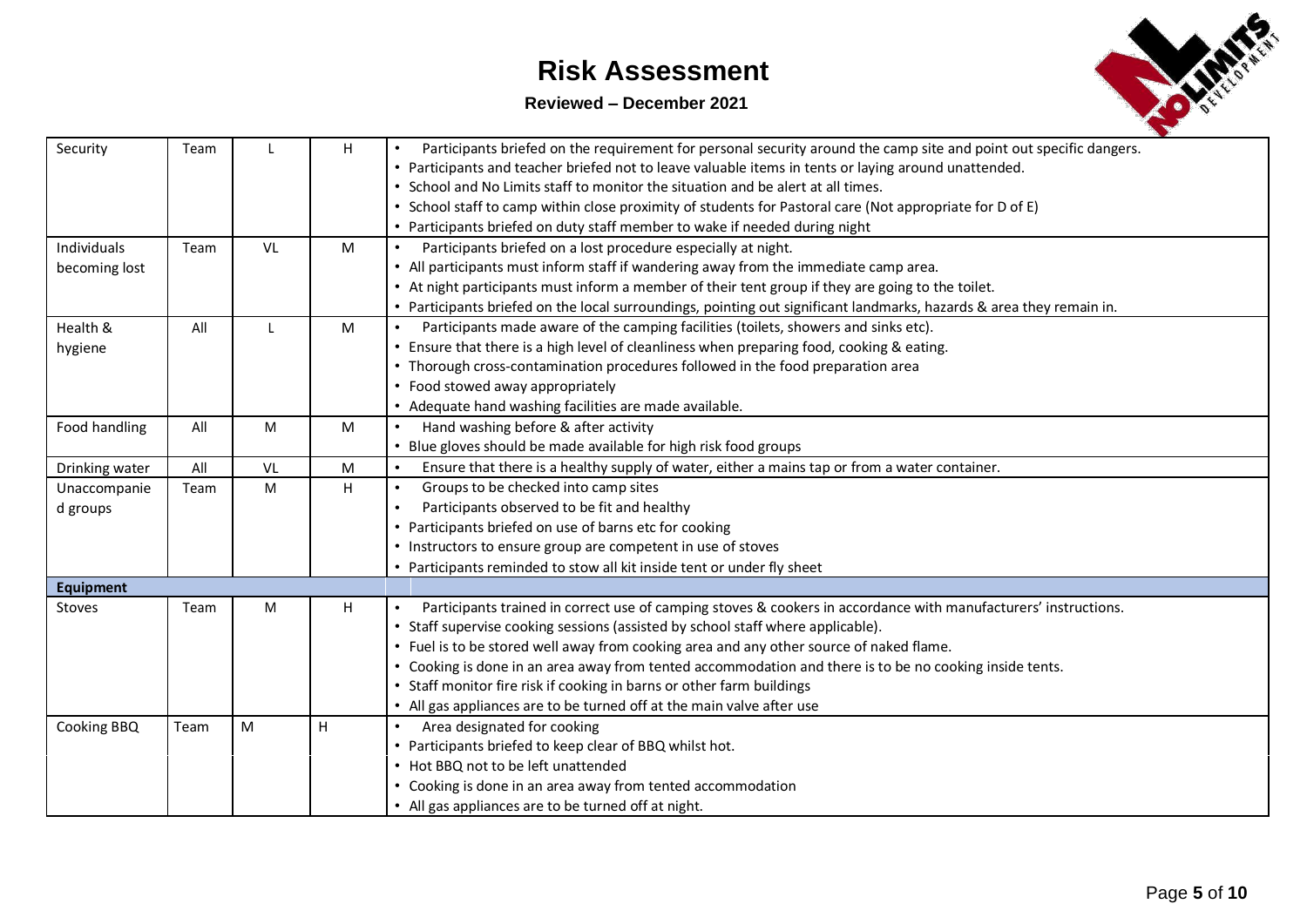### **Reviewed – December 2021**



| Burco     | All | M | <b>VH</b> | The Burco must be maintained by external Gas safe contractor                               |
|-----------|-----|---|-----------|--------------------------------------------------------------------------------------------|
|           |     |   |           | Participants briefed on the safe usage                                                     |
|           |     |   |           | Not to let boil dry                                                                        |
|           |     |   |           | • Gas switched of at the main valve when camp unattended and at night                      |
|           |     |   |           | The Burco should be on a sturdy level surface, out of main traffic areas to avoid knocking |
| Guy lines | All |   | M         | Brief by instructor to highlight the hazard and avoidance                                  |
|           |     |   |           | No running around or near tents                                                            |
|           |     |   |           | Guy Lines highlighted wherever possible                                                    |

### **Team Tasks (Including Mini Olympics)**

| <b>Hazard</b>     | Who may be |            | <b>Risk</b> | <b>Control Measure</b>                                                                                                              |
|-------------------|------------|------------|-------------|-------------------------------------------------------------------------------------------------------------------------------------|
|                   | harmed     | Likelihood | Consequence |                                                                                                                                     |
| Participants      |            |            |             |                                                                                                                                     |
| Fall whilst being | Team       | M          |             | • Inspect the equipment before carrying someone                                                                                     |
| carried           |            |            |             | Brief participants on the correct techniques of picking up, carrying and lowering someone                                           |
|                   |            |            |             | • Ensure that when the group lower a person after being carried, the ground beneath is suitable and has no hard object, such as     |
|                   |            |            |             | stones or roots and that the lowering is conducted under control                                                                    |
| Cuts              | Team       | VL         | M           | Scissors & other sharp objects to be monitored by the member of staff delivering activity                                           |
| Falls from        | Team       | M          | M           | • Participants required to wear a helmet when there is a possibility of falling or where objects are being carried at or above head |
| apparatus         |            |            |             | height                                                                                                                              |
|                   |            |            |             | Spot participants where required, on a spider's web this will include at the head                                                   |
|                   |            |            |             | • Possible landing area is clear of any debris                                                                                      |
|                   |            |            |             | • Participants briefed on spotting techniques & to spot each other as required.                                                     |
| Physical          | Team       | VL         | M           | Brief participants on the nature of the tasks which can involve close physical contact                                              |
| Contact           |            |            |             | • Ensure that participants are not placed in compromising positions whilst being carried or spotted                                 |
| Other injuries    | Team       | VL         | M           | • Brief participants not to throw equipment or swing canes                                                                          |
|                   |            |            |             | • Participants not to jump to and from a task unless briefed to do so by staff                                                      |
|                   |            |            |             | • Participants briefed on risk of finger entrapment in ropes & planks etc                                                           |
|                   |            |            |             | • Refer to the task descriptor sheets for task-specific hazards and control measures                                                |
|                   |            |            |             | • Staff to brief participants not to throw equipment or heavy items                                                                 |
|                   |            |            |             | • Staff to check that long hair is gathered up & tucked away, large or prominent jewellery & neckwear is removed, including large   |
|                   |            |            |             | pocket items are removed.                                                                                                           |
|                   |            |            |             | • Monitor condition of participants & take breaks if they become tired or lethargic & especially in warm weather.                   |
| <b>Equipment</b>  |            |            |             |                                                                                                                                     |
| Improper use of   | Team       | M          | H           | Equipment used for its correct purposes                                                                                             |
| equipment         |            |            |             | • Equipment to be checked prior to use                                                                                              |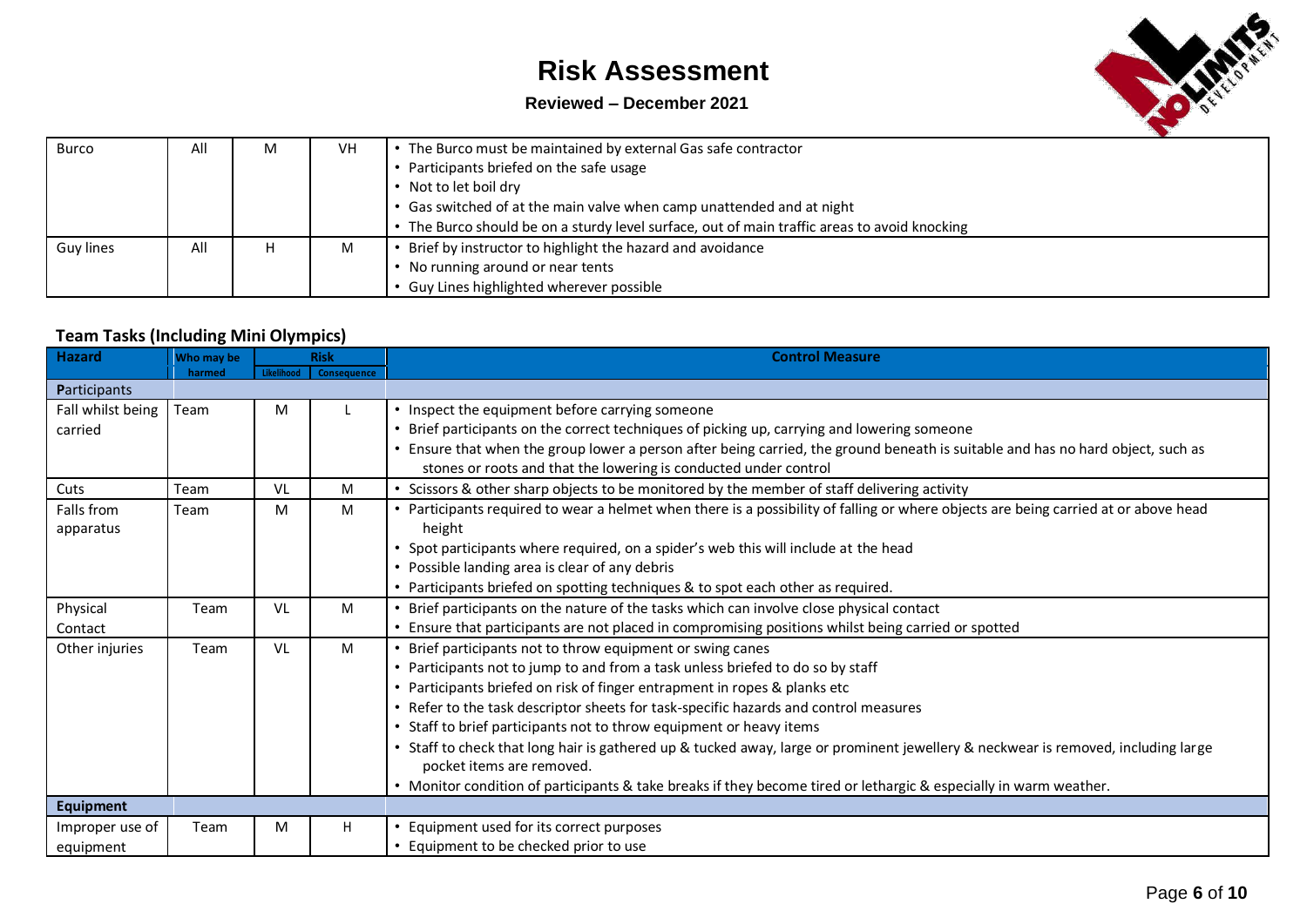### **Reviewed – December 2021**



|  |  | • Equipment to be checked & cleaned after use, with regular maintenance checks |
|--|--|--------------------------------------------------------------------------------|
|  |  | • Participants briefed not to use equipment unless they are supervised         |
|  |  | * Equipment to be free of sharp edges or corners.                              |

### **Bushcraft**

| Hazard          | Who may be | <b>Risk</b>    |           | <b>Control Measure</b>                                                                                                    |
|-----------------|------------|----------------|-----------|---------------------------------------------------------------------------------------------------------------------------|
|                 | harmed     | Likelih<br>ood | Consequen |                                                                                                                           |
| Participants    |            |                | ce        |                                                                                                                           |
| Moving through  | Team       | M              |           | Participants briefed on activity                                                                                          |
| woodland        |            |                |           | Participants made aware of low branches & twigs etc                                                                       |
|                 |            |                |           | Buddy system for students and regular head counts.                                                                        |
|                 |            |                |           | • Torches to be carried at night.                                                                                         |
| Sharps (cutting | Team       | M              | H         | Only staff approved by NLD Ops Team to allow participants to use Sharp Tools (Knifes and Saws)                            |
| tools)          |            |                |           | Participants briefed on use of knives, tools and other sharp objects                                                      |
|                 |            |                |           | Participants briefed not to touch any cutting tools unless instructed to do so.                                           |
|                 |            |                |           | Tool usage should be done using a safe working position in a specifically designated area free from distractions          |
|                 |            |                |           | • Use of knives, tools & other sharp objects to be monitored by the member of staff delivering activity                   |
|                 |            |                |           | • All student's knives & penknives collected at beginning of course                                                       |
|                 |            |                |           | • All bushcraft cutting tools stored in sheaths as available and out of site in closed bags & stowed in tents or kit van. |
|                 |            |                |           | • Missing tools reported to NLD Office & school informed immediately                                                      |
| Fire lighting   | Team       |                | M         | Clear briefing on equipment and methods used                                                                              |
|                 |            |                |           | • Full safety brief on activity                                                                                           |
|                 |            |                |           | • Instruction and demonstration of proper techniques.                                                                     |
|                 |            |                |           | • Long hair tied back                                                                                                     |
|                 |            |                |           | • Awareness of potential for drill to spring out when using the bow drill                                                 |
|                 |            |                |           | Supervision of students at all times                                                                                      |
|                 |            |                |           | Students to adopt the safe kneeling position whilst lighting or around the fire                                           |
|                 |            |                |           | • A water bucket or running water must be immediately on hand                                                             |
| Open Fires      | Team       | M              | H         | • Full safety brief on activity                                                                                           |
|                 |            |                |           | Supervision of students at all times                                                                                      |
|                 |            |                |           | Easy access to water for extinguishing the fire                                                                           |
|                 |            |                |           | • Fire location - check for overhanging branches, nearby vegetation, soil type, away from other activities                |
|                 |            |                |           | • Fire size appropriate to task                                                                                           |
|                 |            |                |           | Briefing regarding behaviour, seating, placing wood on the fire                                                           |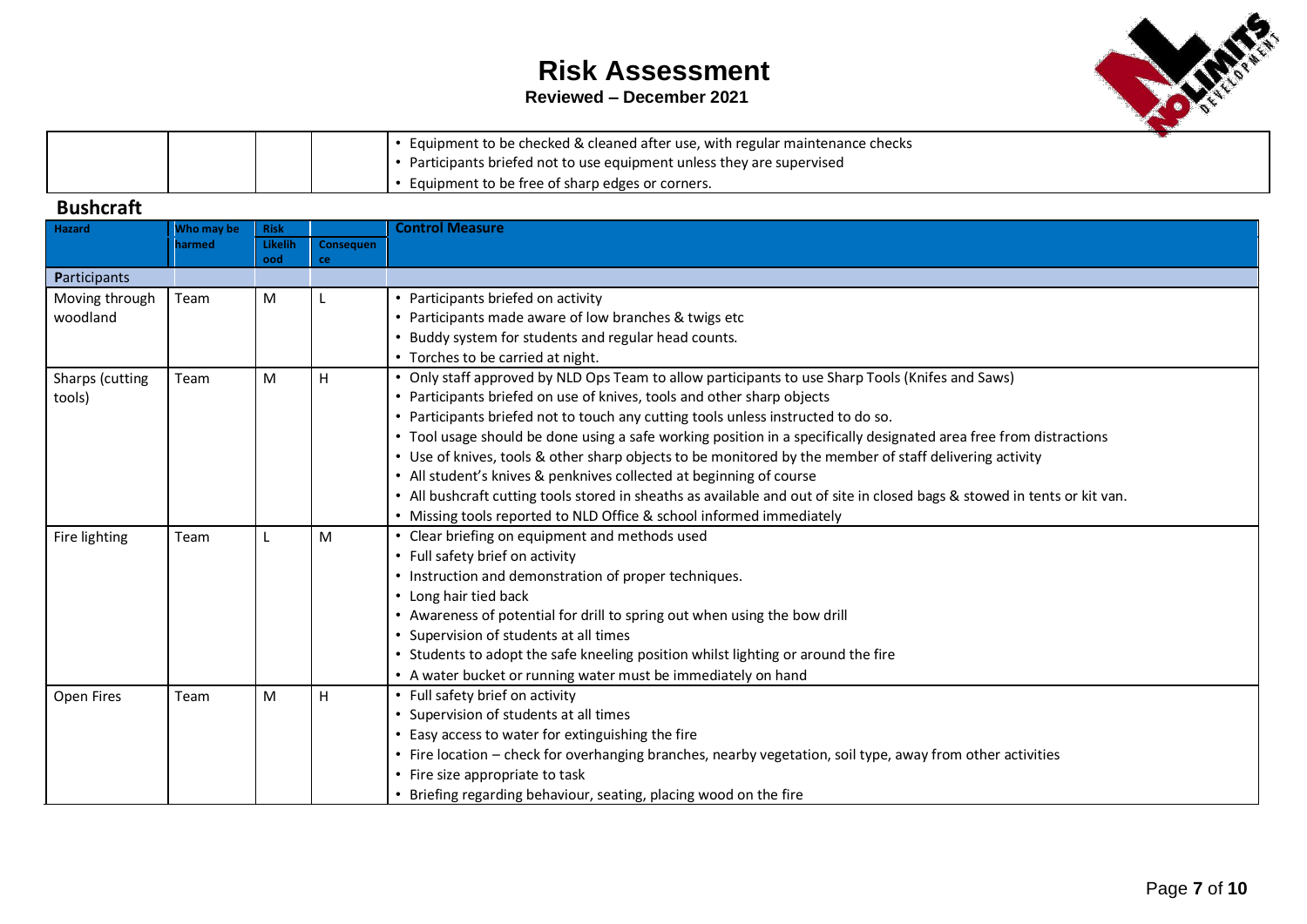### **Reviewed – December 2021**



| Cooking over<br>fires, Pizza<br>Ovens and Pits | Team | M | п | • Instruction and demonstration of proper techniques, and full safety brief on activity<br>Supervision at all times of the process<br>• Heat proof gloves to be used<br>• Hands washed prior to preparing, cooking or eating food<br>• Coals should only be moved with steel shovels                                                                                                                                            |
|------------------------------------------------|------|---|---|---------------------------------------------------------------------------------------------------------------------------------------------------------------------------------------------------------------------------------------------------------------------------------------------------------------------------------------------------------------------------------------------------------------------------------|
| Shelter building                               | Team | M | M | • Full safety brief on activity - highlight the risk to face and eyes<br>• Instruction on construction and collection of materials<br>• Clear briefing and guidance on collecting and carrying materials.<br>• All shelters to be checked for structural safety by Instructor<br>• Night time supervision by staff<br>• Additional blankets and sleeping bags available in case of cold weather.<br>• Use gloves when necessary |
| Water<br>purification                          | Team |   | M | • Full safety brief to be given to instructor<br>Participants to not drink water filtered                                                                                                                                                                                                                                                                                                                                       |
| Flora                                          | All  |   |   | • Safety brief not to touch any fungus or berries, and not to eat anything found in the woods                                                                                                                                                                                                                                                                                                                                   |
| <b>External Onsite</b><br>Activities           | All  | M |   | Full safety brief on activity by the provider and site manager<br>• Instructors must be fully aware of the specific site risk assessment for the activity<br>• Where possible training and advice provided by the specific provider or technical advisor                                                                                                                                                                        |

### First Aid scenario & Stretcher carry

| <b>Hazard</b>    | Who may be |         | <b>Risk</b>      | Control Measure                                                                                                            |
|------------------|------------|---------|------------------|----------------------------------------------------------------------------------------------------------------------------|
|                  | harmed     | Likelih | <b>Consequen</b> |                                                                                                                            |
|                  |            | ood     | ce               |                                                                                                                            |
| Participants     |            |         |                  |                                                                                                                            |
| Fall whilst      | Team       | M       |                  | • Staff must inspect the equipment before carrying someone                                                                 |
| being carried    |            |         |                  | • Improvised stretchers to be made from materials strong enough to support the weight of the person being carried.         |
|                  |            |         |                  | • Stretchers & knots to be inspected by the member of staff delivering the session.                                        |
|                  |            |         |                  | • Staff must brief the participants on the correct techniques of picking up, carrying and lowering someone                 |
|                  |            |         |                  | . When carrying a stretcher a spotter is required to walk in front of the team identifying hazards etc.                    |
|                  |            |         |                  | • Team members not involved in a stretcher carry to spot stretcher bearers                                                 |
|                  |            |         |                  | • Staff must ensure that when the group lower a person after being carried, the ground beneath is suitable and has no hard |
|                  |            |         |                  | object, such as stones or boulders and that the lowering is conducted under control                                        |
| Cuts             | Team       | VL      | M                | Staff to brief participants on the nature of the day/tasks                                                                 |
| Lifting injuries |            |         |                  | Participants briefed on proper lifting techniques at specific tasks where injuries could occur                             |
|                  |            |         |                  | • Staff to monitor lifting techniques being used                                                                           |
|                  |            |         |                  | Stretcher bearers are to rotate with other team members not involved in the carry at regular intervals                     |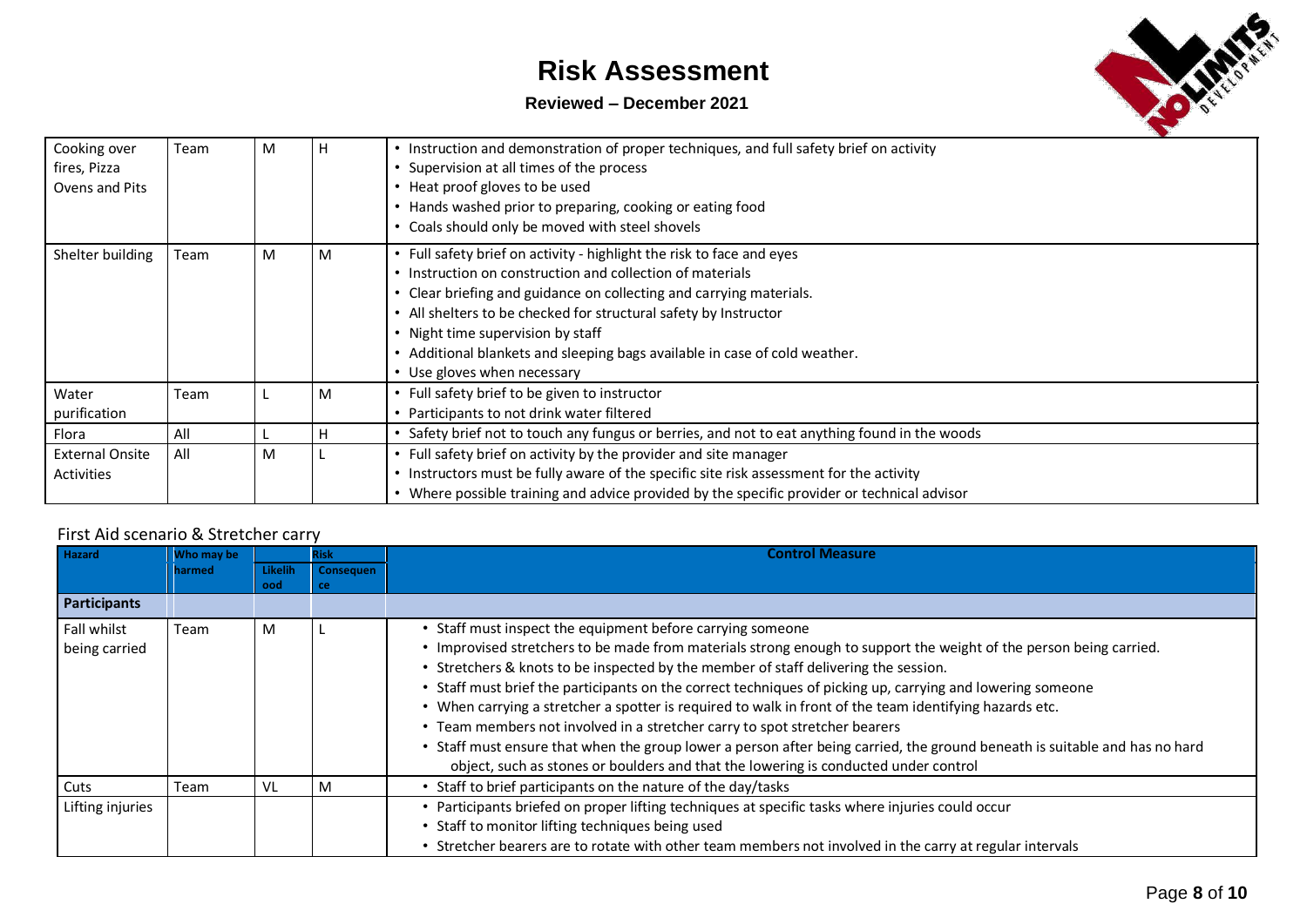### **Reviewed – December 2021**



| Physical       | Team | VL | M | • Staff to brief participants on the nature of the day/tasks                             |
|----------------|------|----|---|------------------------------------------------------------------------------------------|
| contact        |      |    |   | • Staff are to ensure that participants are not placed in to compromising positions      |
|                |      |    |   | • Demonstration of casualty examination to be carried out between adult staff.           |
|                |      |    |   | Participants only to carry out casualty examination with participants of the same gender |
| Other injuries | Team |    | M | • Staff to brief participants not to throw equipment or heavy items                      |
|                |      |    |   | Stretchers with a person on-board should only be carried over a short distance.          |

#### Conservation – also refer to Hill walking risk assessment.

| <b>Hazard</b>                       | Who may be | <b>Risk</b>           |                 | <b>Control Measure</b>                                                                                                                                                                                                                                                                                                                                             |
|-------------------------------------|------------|-----------------------|-----------------|--------------------------------------------------------------------------------------------------------------------------------------------------------------------------------------------------------------------------------------------------------------------------------------------------------------------------------------------------------------------|
|                                     | harmed     | <b>Likelih</b><br>ood | Consequen<br>ce |                                                                                                                                                                                                                                                                                                                                                                    |
| Participants                        |            |                       |                 |                                                                                                                                                                                                                                                                                                                                                                    |
| Lifting injuries                    | Team       | M                     | M               | Brief participants on proper lifting techniques at specific tasks where injuries could occur, including risk of trapped fingers & toes<br>when lowering heavy items.<br>Staff to monitor lifting techniques being used.<br>Participants briefed not to lift or carry heavy items on their own.<br>$\bullet$                                                        |
| Slips & trips                       | Team       | M                     | M               | Participants to be briefed on risks of slips or falls & identify hazards such as tree roots & rocks etc.<br>$\bullet$<br>• Appropriate foot wear worn by all & participants briefed on correct foot placement.<br>Spotting or supporting techniques to be used where required<br>• Activity area to be free of steep drops                                         |
| <b>Getting lost</b><br>(individual) | Team       | M                     |                 | Participants briefed about not wandering away from group, including the correct procedures in the event of individuals or group<br>becoming lost, i.e. remain where they are until found.                                                                                                                                                                          |
| Cuts & eye<br>injury                | Team       | VL                    | M               | Staff to brief participants on the nature of the day/tasks<br>$\bullet$<br>• Participants briefed on use of equipment.<br>Saws & other sharp objects to be monitored by the member of staff delivering activity<br>• Gloves to be worn when lifting, cutting or sawing etc<br>• Eye protection to be worn if working in dense bushes or amongst dense tree growth. |
| Other injuries                      | Team       | VL                    | M               | Staff to brief participants not to throw equipment or heavy items<br>$\bullet$<br>• Monitor condition of participants & take breaks if they become tired or lethargic & especially in warm weather.<br>• Please refer to the task descriptor sheets for task-specific hazards and control measures                                                                 |
| Equipment                           |            |                       |                 |                                                                                                                                                                                                                                                                                                                                                                    |
| General                             | Team       | M                     | H               | Staff must ensure that all equipment is used for its correct purposes<br>Equipment to be checked & cleaned after use, with regular maintenance checks<br>• Participants not to use equipment until briefed on correct use                                                                                                                                          |
| Faulty                              | Team       | VL                    | VH              | Equipment checked prior to use.<br>$\bullet$<br>• Faulty or unserviceable equipment must not be used, must be labelled with an explanation of the fault and reported at the nearest<br>convenient time.                                                                                                                                                            |